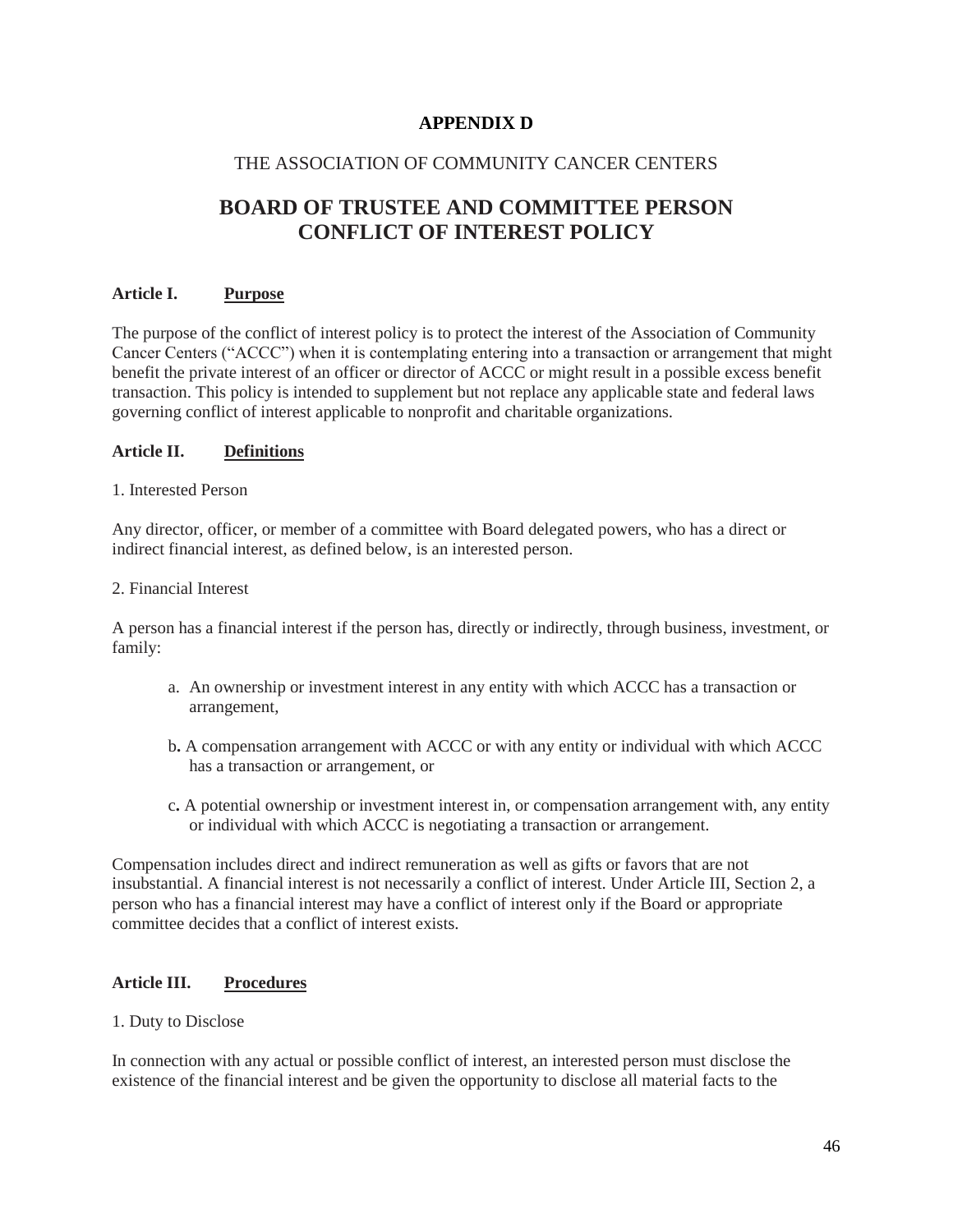directors and members of committees with Board delegated powers considering the proposed transaction or arrangement.

2. Determining Whether a Conflict of Interest Exists

After disclosure of the financial interest and all material facts, and after any discussion with the interested person, he/she shall leave the Board of Trustees or committee meeting while the determination of a conflict of interest is discussed and voted upon. The remaining board or committee members shall decide if a conflict of interest exists.

- 3. Procedures for Addressing the Conflict of Interest
	- a**.** An interested person may make a presentation at the Board of Trustees or committee meeting, but after the presentation, he/she shall leave the meeting during the discussion of, and the vote on, the transaction or arrangement involving the possible conflict of interest.
	- b**.** The President or Committee Chair shall, if appropriate, appoint a disinterested person or committee to investigate alternatives to the proposed transaction or arrangement.
	- c.After exercising due diligence, the Board or Trustees or committee shall determine whether ACCC can obtain with reasonable efforts a more advantageous transaction or arrangement from a person or entity that would not give rise to a conflict of interest.
	- d**.** If a more advantageous transaction or arrangement is not reasonably possible under circumstances not producing a conflict of interest, the Board of Trustees or committee shall determine by a majority vote of the disinterested directors whether the transaction or arrangement is in ACCC's best interest, for its own benefit, and whether it is fair and reasonable. In conformity with the above determination it shall make its decision as to whether to enter into the transaction or arrangement.
- 4. Violations of the Conflicts of Interest Policy
	- a**.** If the Board or Trustees or committee has reasonable cause to believe a member has failed to disclose actual or possible conflicts of interest, it shall inform the member of the basis for such belief and afford the member an opportunity to explain the alleged failure to disclose.
	- b**.** If, after hearing the member's response and after making further investigation as warranted by the circumstances, the Board of Trustees or committee determines the member has failed to disclose an actual or possible conflict of interest, it shall take appropriate disciplinary and corrective action.

#### **Article IV. Records of Proceedings**

The minutes of the Board of Trustees and all committees with Board delegated powers shall contain:

a**.** The names of the persons who disclosed or otherwise were found to have a financial interest in connection with an actual or possible conflict of interest, the nature of the financial interest, any action taken to determine whether a conflict of interest was present,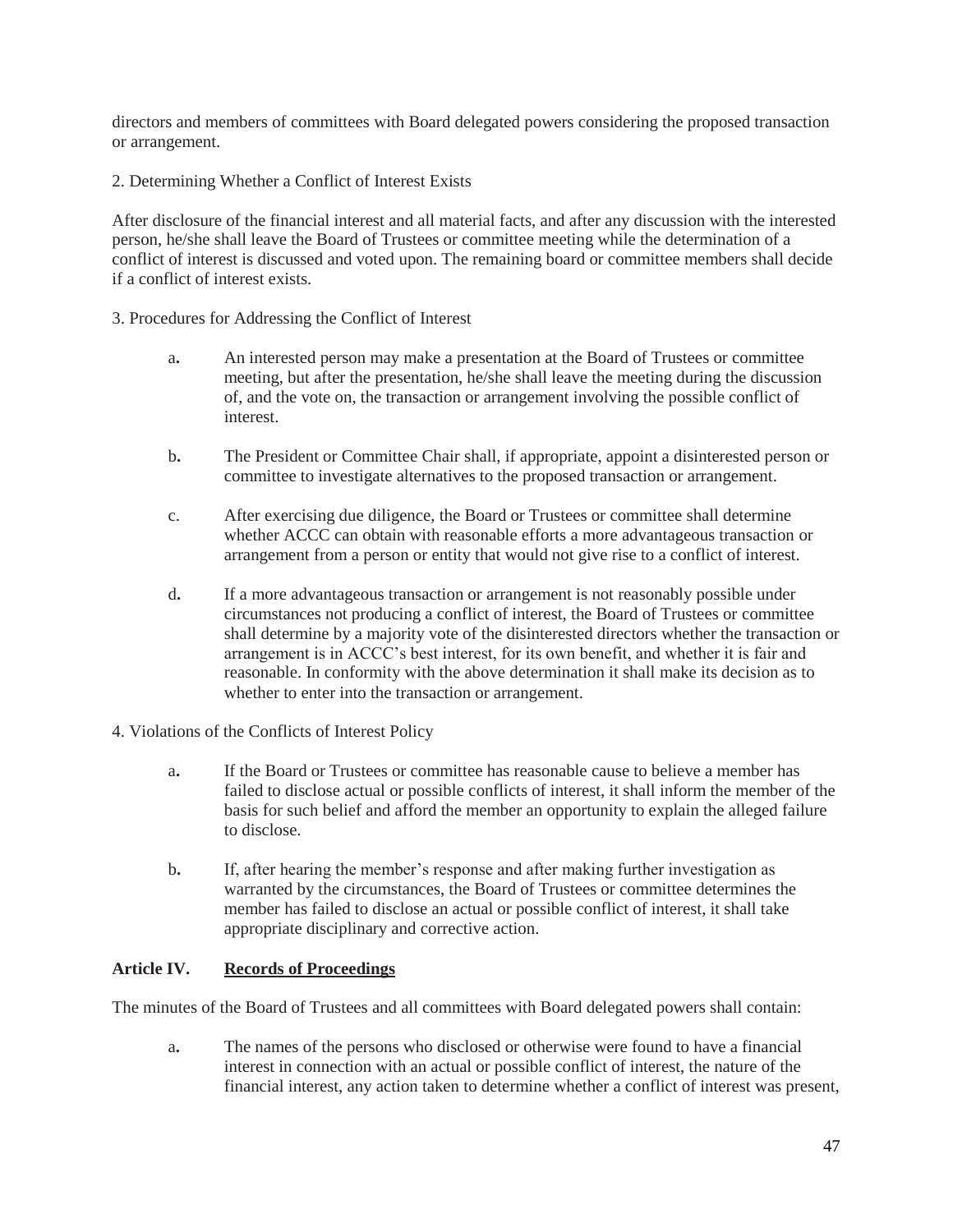and the Board of Trustee's or committee's decision as to whether a conflict of interest in fact existed.

b**.** The names of the persons who were present for discussions and votes relating to the transaction or arrangement, the content of the discussion, including any alternatives to the proposed transaction or arrangement, and a record of any votes taken in connection with the proceedings.

## **Article V. Compensation**

- a**.** A voting member of the Board of Trustees who receives compensation, directly or indirectly, from ACCC for services is precluded from voting on matters pertaining to that member's compensation.
- b**.** A voting member of any committee whose jurisdiction includes compensation matters and who receives compensation, directly or indirectly, from ACCC for services is precluded from voting on matters pertaining to that member's compensation.
- c**.** No voting member of the Board of Trustees or any committee whose jurisdiction includes compensation matters and who receives compensation, directly or indirectly, from ACCC, either individually or collectively, is prohibited from providing information to any committee regarding compensation.

### **Article VI. Annual Statements**

Each director, officer and member of a committee with Board delegated powers shall annually sign a statement which affirms such person:

- a**.** Has received a copy of the conflicts of interest policy,
- b**.** Has read and understands the policy,
- c**.** Has agreed to comply with the policy, and
- d**.** Understands that ACCC is charitable and in order to maintain its federal tax exemption it must engage primarily in activities which accomplish one or more of its tax-exempt purposes.

#### **Article VII. Periodic Reviews**

To ensure ACCC operates in a manner consistent with charitable purposes and does not engage in activities that could jeopardize its tax-exempt status, periodic reviews shall be conducted. The periodic reviews shall, at a minimum, include the following subjects:

- a. Whether compensation arrangements and benefits are reasonable, based on competent survey information and the result of arm's length bargaining.
- b. Whether partnerships, joint ventures, and arrangements with management organizations conform to ACCC's written policies, are properly recorded, reflect reasonable investment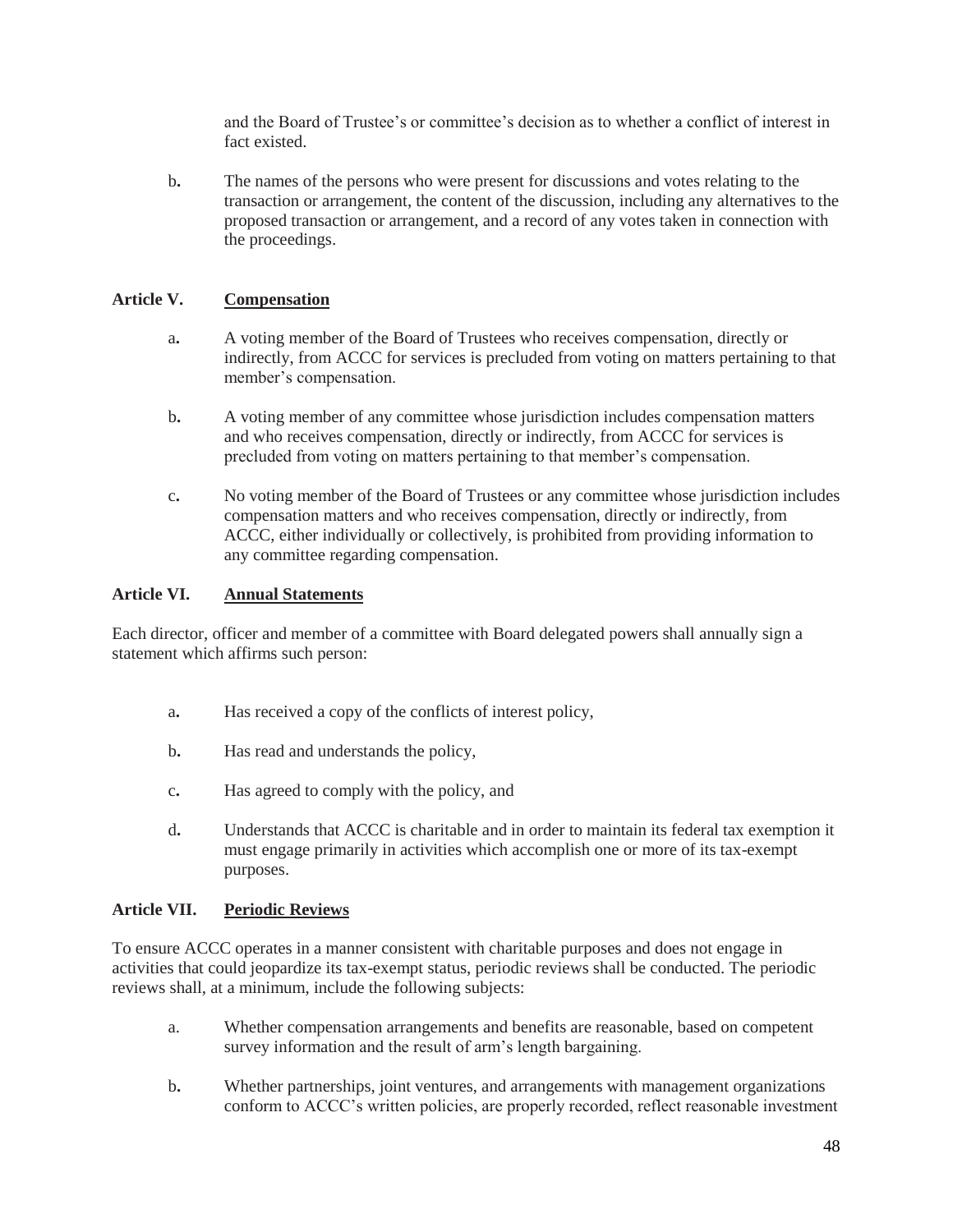or payments for goods and services, further charitable purposes and do not result in insurement, impermissible private benefit or in an excess benefit transaction.

### **Article VIII. Use of Outside Experts**

When conducting the periodic reviews as provided for in Article VII, ACCC may, but need not, use outside advisors. If outside experts are used, their use shall not relieve the governing board of its responsibility for ensuring periodic reviews are conducted.